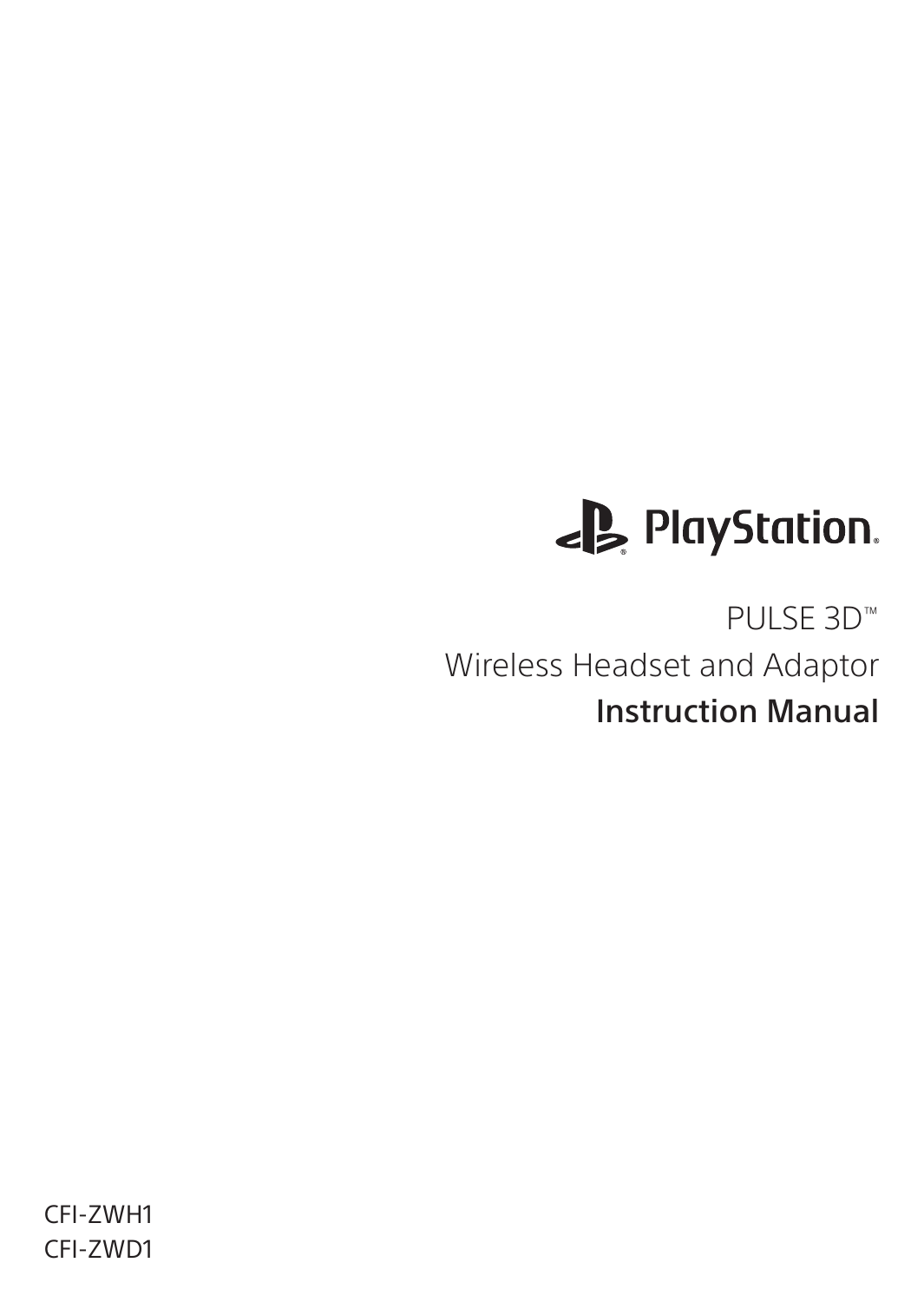#### **WARNING**

To prevent possible hearing damage, do not listen at high volume levels for long periods.

# Table of Contents

| Safety and precautions                                                              | 3              |
|-------------------------------------------------------------------------------------|----------------|
| Cleaning                                                                            | 4              |
| Battery                                                                             | 4              |
| Storage conditions                                                                  | 5              |
| Part names and functions                                                            | 6              |
| Initial setup                                                                       | $\overline{7}$ |
| Using your headset wirelessly with a PlayStation®5 console or PlayStation®4 console | 8              |
| Audio selection                                                                     | 9              |
| Using your headset with PlayStation®VR                                              | 9              |
| Using your headset wirelessly with a USB device                                     | 9              |
| Using your headset with other devices                                               | 10             |
| Charging the headset                                                                | 10             |
| Status indicator display                                                            | 11             |
| Resetting the headset                                                               | 12             |
| Rating Label                                                                        | 13             |
| Specifications                                                                      | 14             |
| <b>GUARANTEE</b>                                                                    | 15             |
|                                                                                     |                |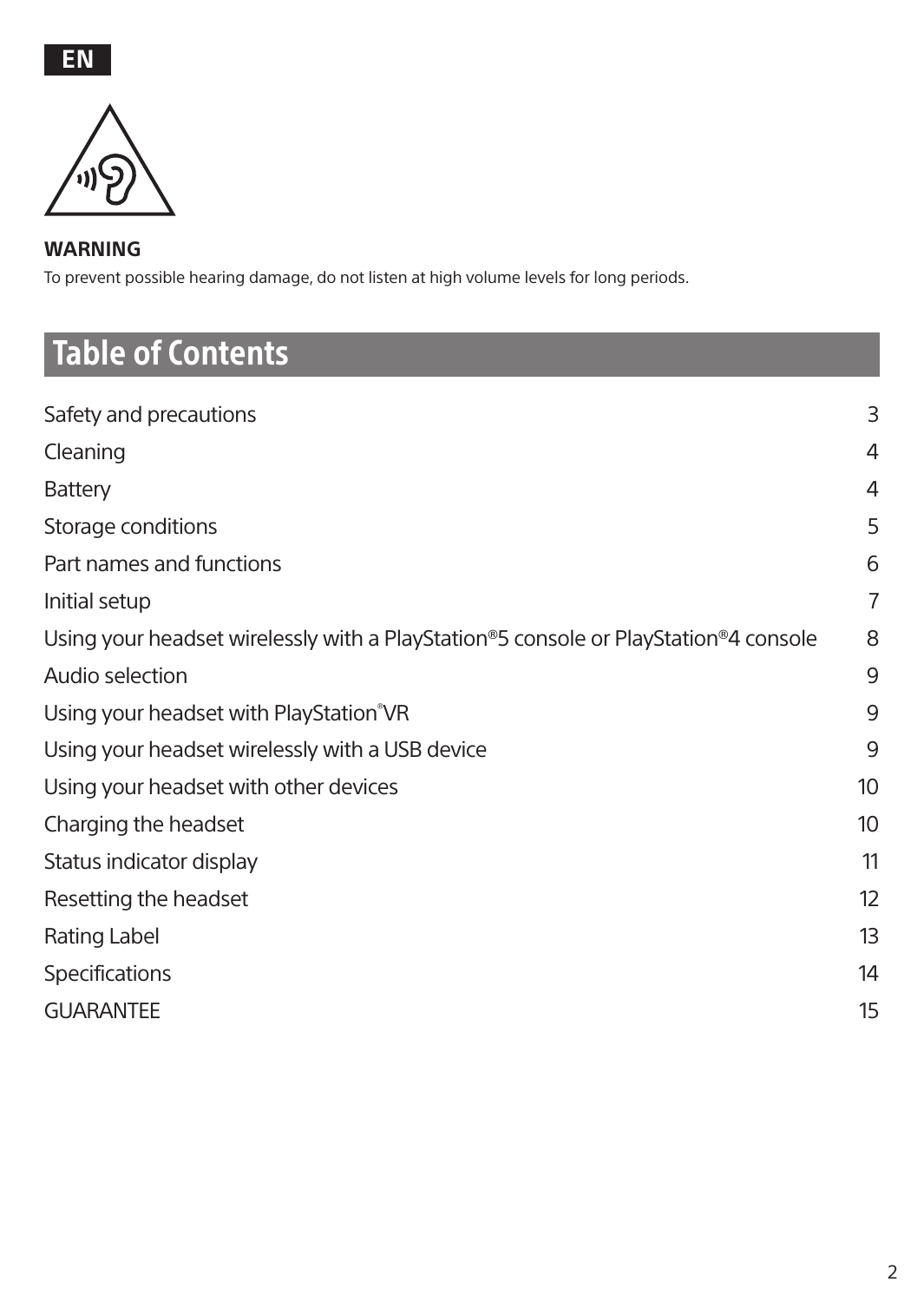### Safety and precautions

Carefully read the documentation included in the package and information on the package before using this product. Retain all documentation for future reference. For more detailed instructions about the use of this product, see: playstation.com/help

### **Safety**

- <sup>ˎ</sup> Observe all warnings, precautions and instructions.
- <sup>ˎ</sup> Keep this product out of the reach of small children. Small children may swallow small parts or may wrap the cables around themselves, which may inflict injury or cause an accident or a malfunction.
- <sup>ˎ</sup> This product has magnets which may interfere with pacemakers, defibrillators and programmable shunt valves or other medical devices. Do not place this product close to such medical devices or persons who use such medical devices. Consult your doctor before using this product if you use such medical devices.
- <sup>ˎ</sup> Stop using the system immediately if you begin to feel tired or if you experience discomfort or pain in your head while operating the wireless headset. If the condition persists, consult a doctor.
- <sup>ˎ</sup> Avoid prolonged use of the wireless headset. Take a break at about 15-minute intervals.
- <sup>ˎ</sup> Permanent hearing loss may occur if the headset is used at high volume. Set the volume to a safe level.

Over time, increasingly loud audio may start to sound normal but can actually be damaging to your hearing.

If you experience ringing in your ears or muffled speech, stop listening and have your hearing checked.

The louder the volume, the sooner your hearing could be affected. To protect your hearing:

- Limit the amount of time you use the headset at high volume.
- $=$  Avoid raising the volume to block out noisy surroundings.
- $=$  Lower the volume if you can't hear people speaking near you.
- <sup>ˎ</sup> If you feel that the headset is irritating your skin, stop using it immediately.
- <sup>ˎ</sup> If the internal battery fluid leaks, stop using the product immediately and contact technical support for assistance. If the fluid gets on to your clothes, skin or into your eyes, immediately rinse the affected area with clean water and consult your doctor. The battery fluid can cause blindness.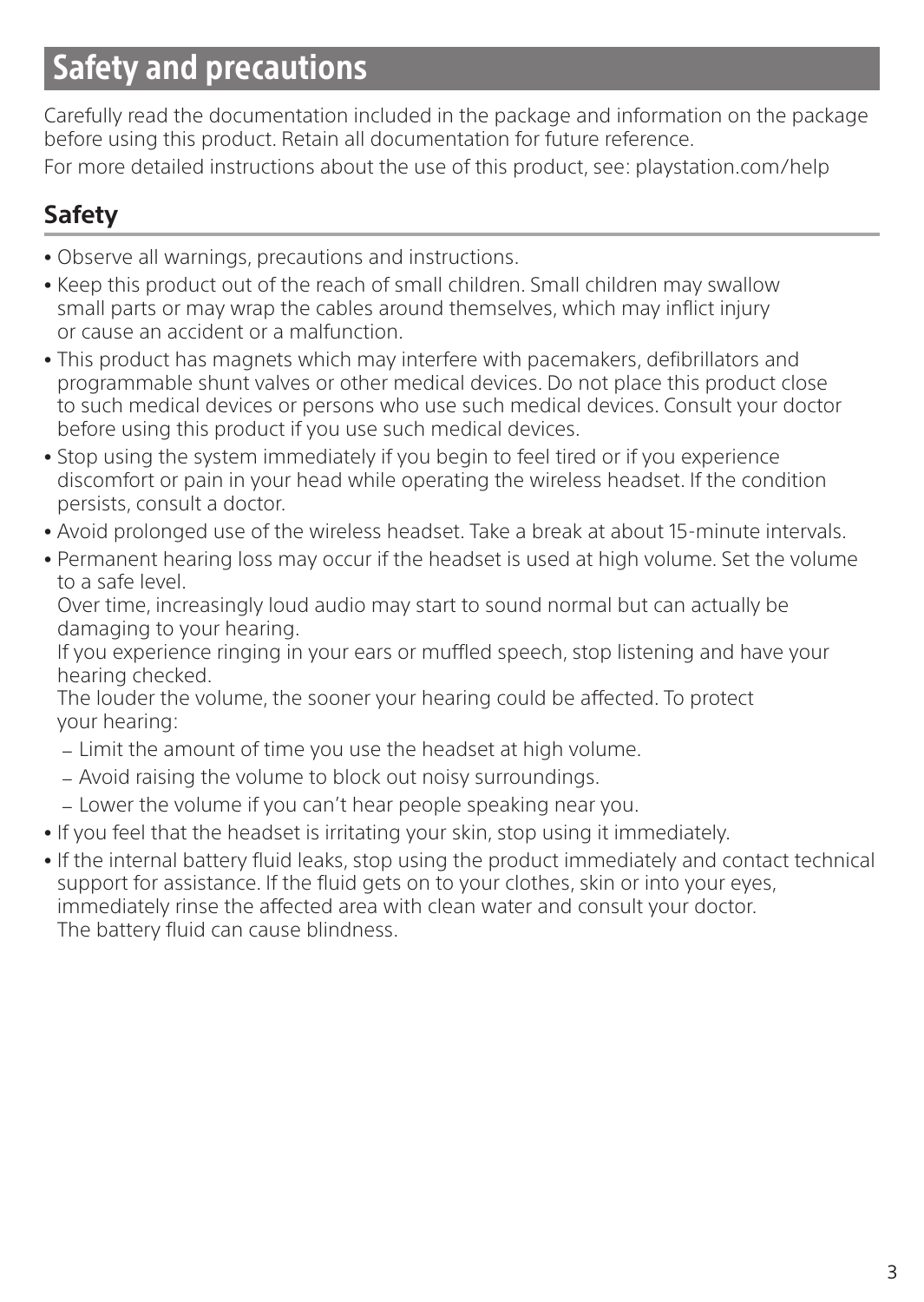### **Use and handling**

- <sup>ˎ</sup> Avoid leaving the headset near speakers while the microphones are on, as this may produce feedback (audio noise).
- <sup>ˎ</sup> Do not disassemble or insert foreign objects into the headset because this may cause damage to the internal components or cause injury to you.
- The battery used in this device may present a risk of fire or chemical burn if mistreated. Do not disassemble, heat above 60 °C, or incinerate.
- <sup>ˎ</sup> Observe all signs and instructions that require an electrical device or radio product to be switched off in designated areas, such as gas/refuelling stations, hospitals, blasting areas, potentially explosive atmospheres or aircraft.
- <sup>ˎ</sup> Do not use the headset while cycling, driving or engaged in any other activity where your full attention is required. Doing so may result in an accident.
- <sup>ˎ</sup> Do not allow liquid or small particles to get into the headset.
- Do not touch the product with wet hands.
- Do not throw or drop the headset, or subject it to strong physical shock.
- Do not put heavy objects on the headset.
- <sup>ˎ</sup> Do not place any rubber or vinyl materials on the headset exterior for an extended period of time.

## Cleaning

• Use a soft, dry cloth to clean the headset. Do not use solvents or other chemicals. Do not wipe with a chemically treated cleaning cloth.

### **Battery**

#### **Caution – using the built-in battery:**

- <sup>ˎ</sup> This product contains a lithium-ion rechargeable battery.
- <sup>ˎ</sup> Before using this product, read all instructions for handling and charging the battery and follow them carefully.
- Take extra care when handling the battery. Misuse can cause fire and burns.
- <sup>ˎ</sup> Never attempt to open, crush, heat or set fire to the battery.
- <sup>ˎ</sup> Do not leave the battery charging for a prolonged period of time when the product is not in use.
- <sup>ˎ</sup> Always dispose of used batteries in accordance with local laws or requirements.
- <sup>ˎ</sup> Do not handle the damaged or leaking battery.

#### **Battery life and duration**

- The battery has a limited lifespan. Battery charge duration gradually decreases with repeated usage and age. Battery life also varies depending on the storage method, usage state, environment and other factors.
- Charge in an environment where the temperature range is between 10 °C and 30 °C. Charging may not be as effective when performed in other environments.
- Battery duration may vary depending on the usage condition and environmental factors.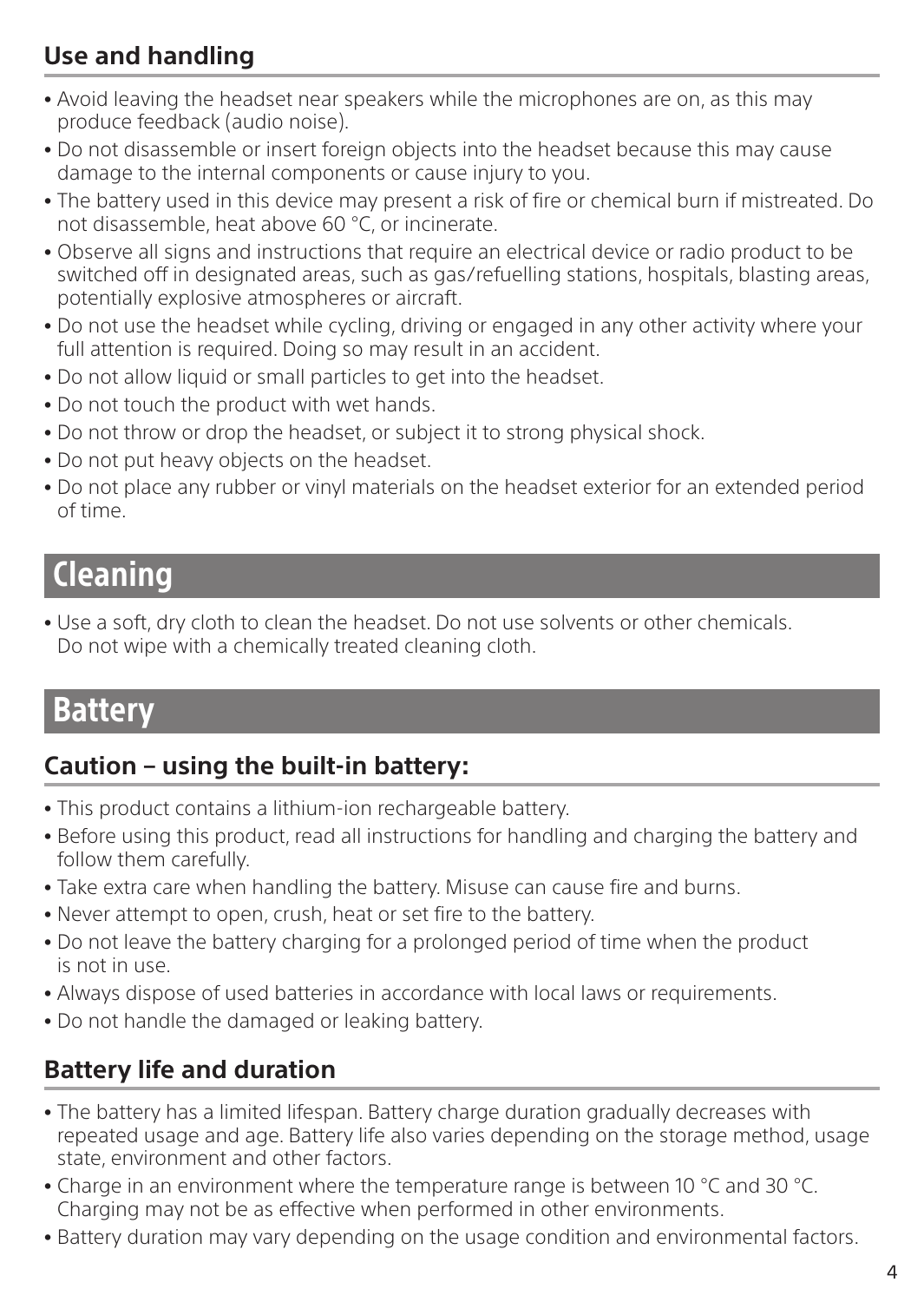#### **When not in use**

When the product is not used for an extended period of time, it is recommended that you fully charge it at least once a year in order to maintain its functionality.

### Storage conditions

- <sup>ˎ</sup> Do not expose the headset and battery to extremely high or low temperatures during operation, transportation, or storage.
- <sup>ˎ</sup> Do not leave it in direct sunlight for extended periods (such as in a car during summer).
- Do not store the headset by hanging it from the headband strap. After a period of time, the strap can stretch and loosen the fit of the headset.

#### **NOTE:**

This equipment generates, uses, and can radiate radio frequency energy and, if not installed and used in accordance with the instructions, may cause harmful interference to radio communications. However, there is no guarantee that interference will not occur in a particular installation. If this equipment does cause harmful interference to radio or television reception, which can be determined by turning the equipment off and on, the user is encouraged to try to correct the interference by one or more of the following measures:

- Reorient or relocate the receiving antenna.
- $=$  Increase the distance between the equipment and receiver.
- <sup>ˋ</sup> Connect the equipment into an outlet on a circuit different from that to which the receiver is connected.
- Consult the dealer or an experienced radio/TV technician for help.

The wireless headset brings dynamic sound to your interactive experience. Please note, wireless products may be affected by the presence of other wireless devices in the general vicinity. If you experience any unexpected performance with your wireless headset please contact us before returning it to your retailer. For details visit playstation.com/help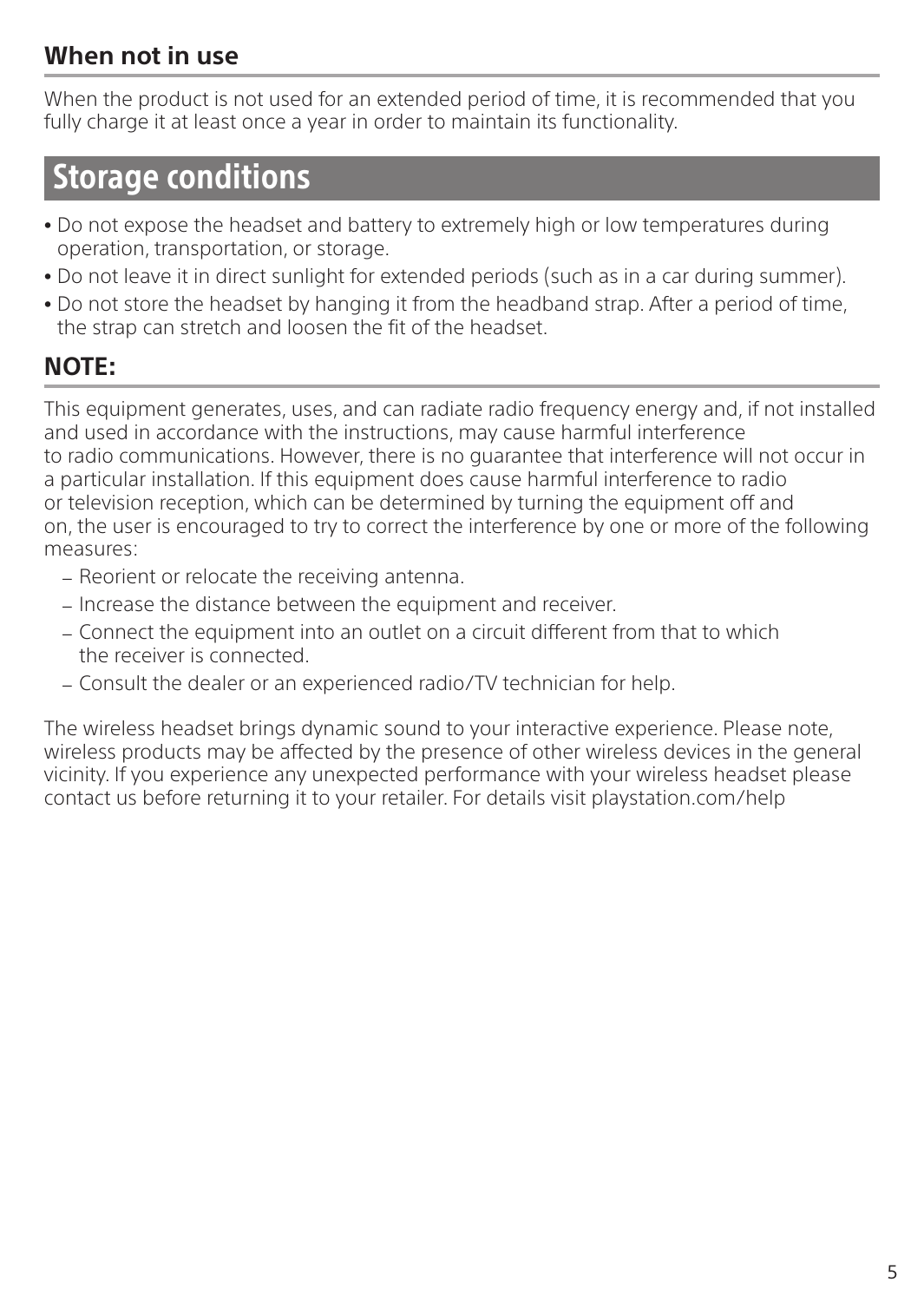# Part names and functions

Front





CHAT/GAME buttons MONITOR switch VOLUME +/- buttons  $\stackrel{\&}{\equiv}$  (mute) button



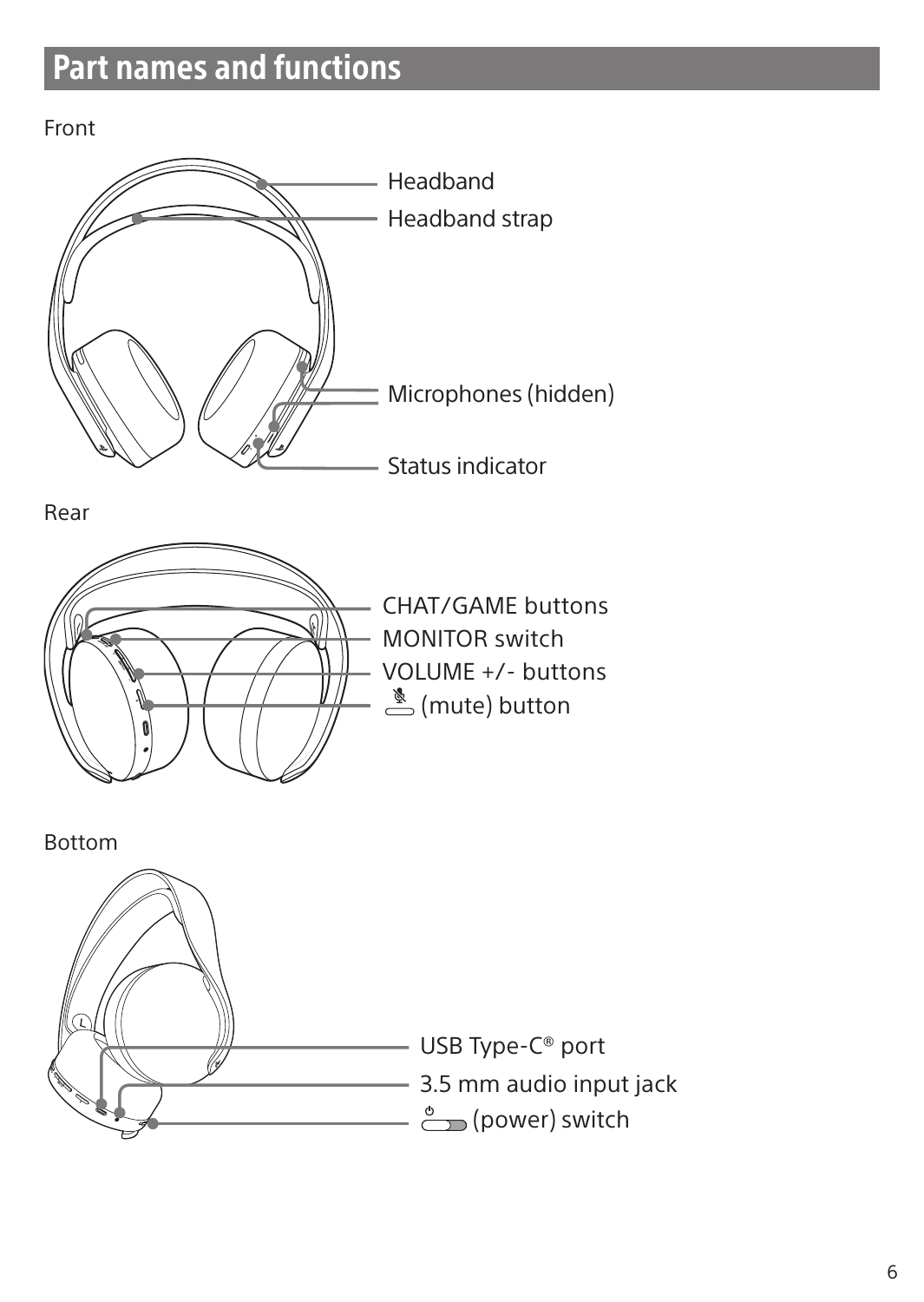Wireless adaptor (CFI-ZWD1)

Connects the headset wirelessly to your console.



Reset button

Status indicator

# Initial setup

#### 1 **Connect the included USB cable to charge the headset.**

- <sup>ˎ</sup> When charging while the headset is not connected to the wireless adaptor, the status indicator on the headset pulses orange. When fully charged, the status indicator turns off.
- <sup>ˎ</sup> When charging while the headset is connected to the wireless adaptor, the status indicator on the headset is white. When fully charged, the status indicator blinks orange once and then turns solid white to show it's still connected.

#### 2 **Connect the wireless adaptor to a USB port on your PlayStation®5 or PlayStation®4 console.**

The status indicator on the adaptor blinks white while searching for the headset.



3 **Slide the (power) switch on.** When your headset powers on, it looks for the wireless adaptor. The headset status indicator blinks blue while searching and turns solid white when the connection is complete.

You can also check by sound. When your headset powers on, it will beep and search for the adaptor. When the connection is complete, another beep sounds.

If a connection can't be made, the headset turns off. Slide the  $\stackrel{\phi}{\longrightarrow}$  switch off. and then on. If a connection still can't be made, try resetting the headset (see "Resetting the headset").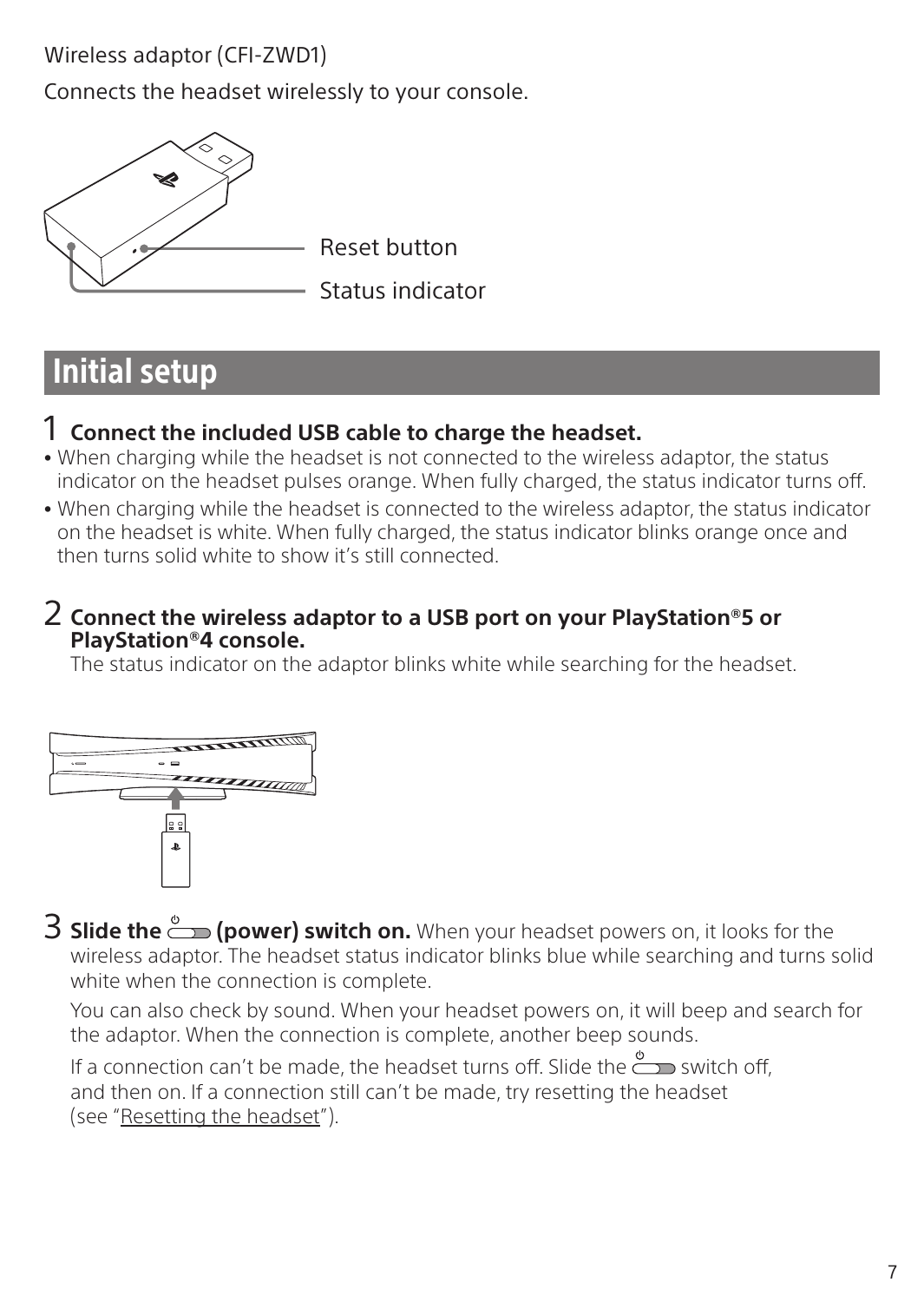# Using your headset wirelessly with a PlayStation®5 console or PlayStation®4 console

- Be sure to always update your system software to the latest version.
- <sup>ˎ</sup> You can use up to 2 wireless headsets at the same time on your PS5 console or PS4 console.
- <sup>ˎ</sup> If you move out of range for more than 30 seconds, you'll hear a low beep to indicate the connection is lost. When you move back into range, you'll hear a high beep to indicate the connection is restored.
- <sup>ˎ</sup> This headset supports 3D audio on PS5 consoles if the game supports 3D audio.
- The Headset Companion app for PS4 consoles does not support this headset.

#### **On screen status**

When first connecting to your console or when changing the settings, status icons appear on the screen.

|                         | Volume level       |
|-------------------------|--------------------|
|                         | Volume muted       |
| ф                       | Mic on             |
| 必                       | Mic muted          |
| $\overline{\mathbf{m}}$ | Battery full       |
| ( 11)                   | Battery medium     |
| - U                     | <b>Battery low</b> |
|                         | Battery empty      |

Icons may vary depending on compatible PlayStation® console used.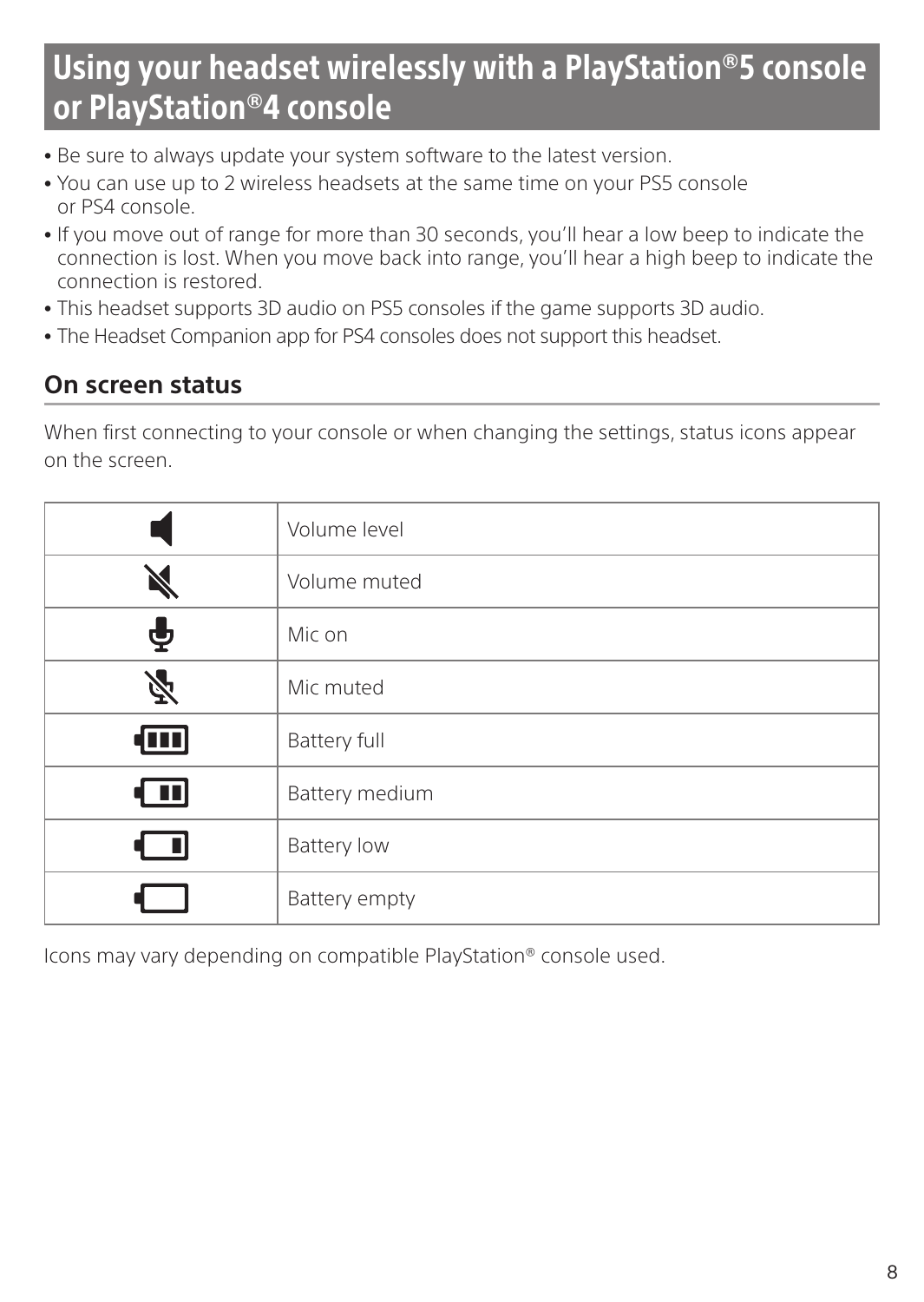## Audio selection

### **Mic mute ( button)**

To mute the headset microphones, press the mute button on the headset. To unmute, press the button again. Mute is active when the button shows orange.

### **Mic monitoring (MONITOR switch)**

Mic monitoring is a feature that allows you to hear your own voice, so you can hear how you sound to your friends. Slide the switch to enable mic monitoring. You'll hear a beep:

- On: high beep
- Off: low beep

When mute is on, mic monitoring is turned off.

### **Chat and game volume balance (CHAT/GAME buttons)**

You can listen to both game audio and chat audio simultaneously. Use the CHAT/GAME buttons to adjust the relative volume of chat audio versus game audio. Press the CHAT and GAME buttons at the same time to reset the relative volume.

Some games may have a chat feature that is incompatible with the CHAT/GAME function.

- <sup>ˎ</sup> To change the audio output on your PS5 console, select Settings  $\Omega$  > Sound > Audio Output > Output to Headphones.
- <sup>ˎ</sup> To change the audio output on your PS4 console, select Settings  $\bullet$  > Devices > Audio Devices > Output to Headphones.

### Using your headset with PlayStation® VR

You can use the included audio cable to connect your headset to the stereo headphone jack of the VR headset. This provides all audio processed by PS VR, including 3D audio, if supported by the game.

### Using your headset wirelessly with a USB device

You can use the headset with compatible PCs (Windows® or macOS®) or other devices that have USB audio output.

Insert the wireless adaptor into a USB Type-A port on your compatible device, and then turn on the headset.

The CHAT/GAME feature can be used only when the headset is connected to a PS5 console or PS4 console.

If you move out of range for more than 30 seconds, you'll hear a low beep to indicate the connection is lost. When you move back into range, you'll hear a high beep to indicate the connection is restored.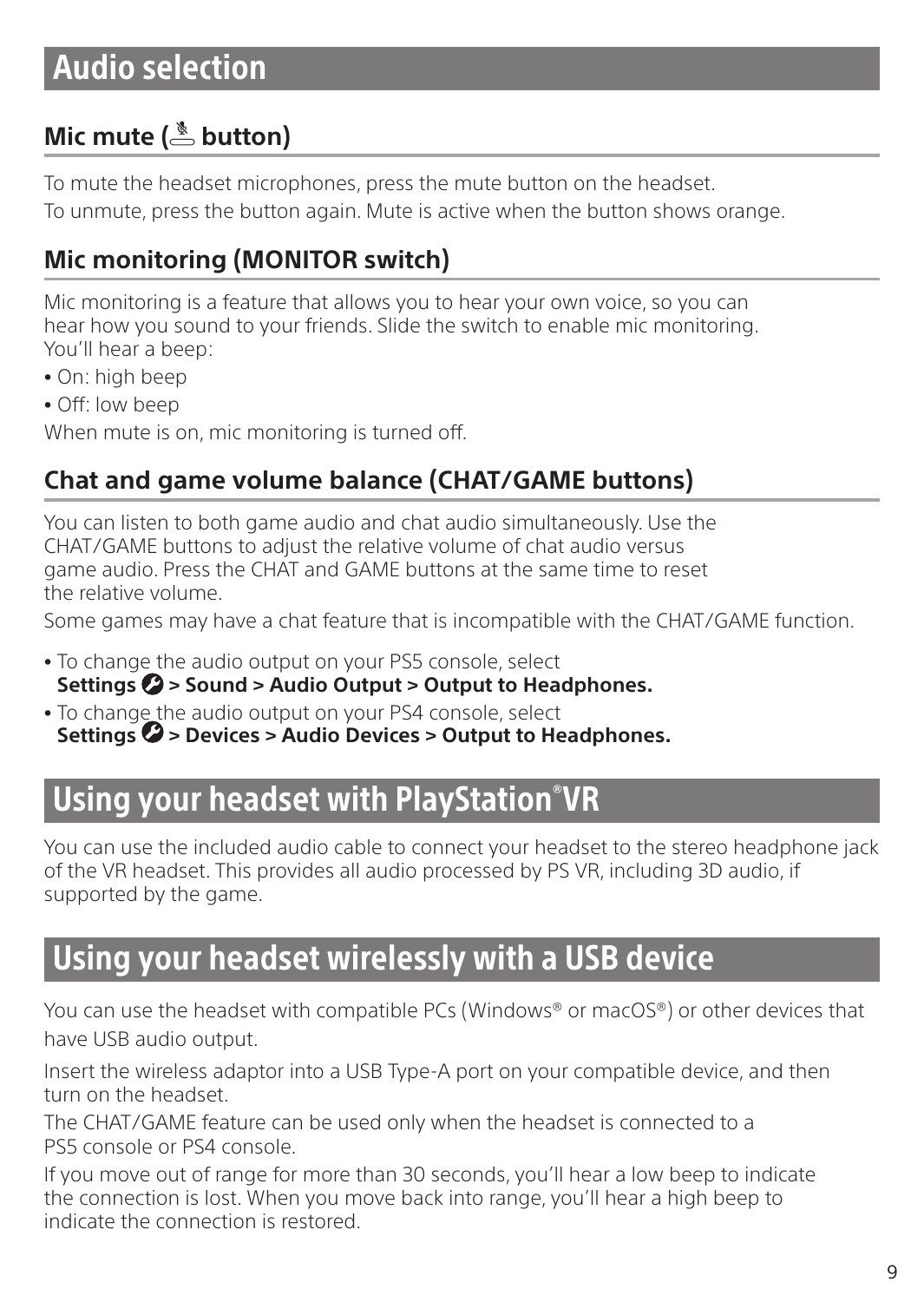## Using your headset with other devices

You can use the included audio cable (4-conductor) to connect your headset to the 3.5 mm audio jack of compatible devices.

The headset functions as a passive headset when you use an audio cable. Turn off the headset when you use an audio cable.

Wireless connection and the following functionality is disabled when you use an audio cable.

- Chat and game volume balance
- <sup>ˎ</sup> Mic mute
- Mic monitoring
- <sup>ˎ</sup> Volume levels

You must use the included audio cable in order to use the headset mics on a compatible device. If your device isn't compatible with the included 4-conductor cable, you can't use your headset's mics with that device.

4-conductor audio cable (included) Stereo-only audio cable (not included)



- <sup>ˎ</sup> On mobile devices, 3D audio is not supported.
- <sup>ˎ</sup> Output volume varies depending on the mobile device that is connected. Adjust volume accordingly.

# Charging the headset

When the battery is empty, fully charging the headset on a PS5 console or PS4 console takes approximately 3.5 hours.

To determine the charge level of your headset, turn the power on and then press the CHAT and VOLUME– buttons at the same time. The status indicator blinks and you hear beeps.

| <b>Battery level</b> | Status indicator    | Audio indicator         |
|----------------------|---------------------|-------------------------|
| w                    | Purple, 3 blinks    | 3 beeps                 |
| 1 O D I              | Purple, 2 blinks    | 2 beeps                 |
|                      | Purple, 1 blink     | 1 beep                  |
|                      | Orange, fast blinks | 1 high beep, 1 low beep |

When the battery level is low, the status indicator blinks orange and the headset beeps. Charge the battery by connecting the headset to a supported USB device such as your PS5 console or a PC using the included USB cable.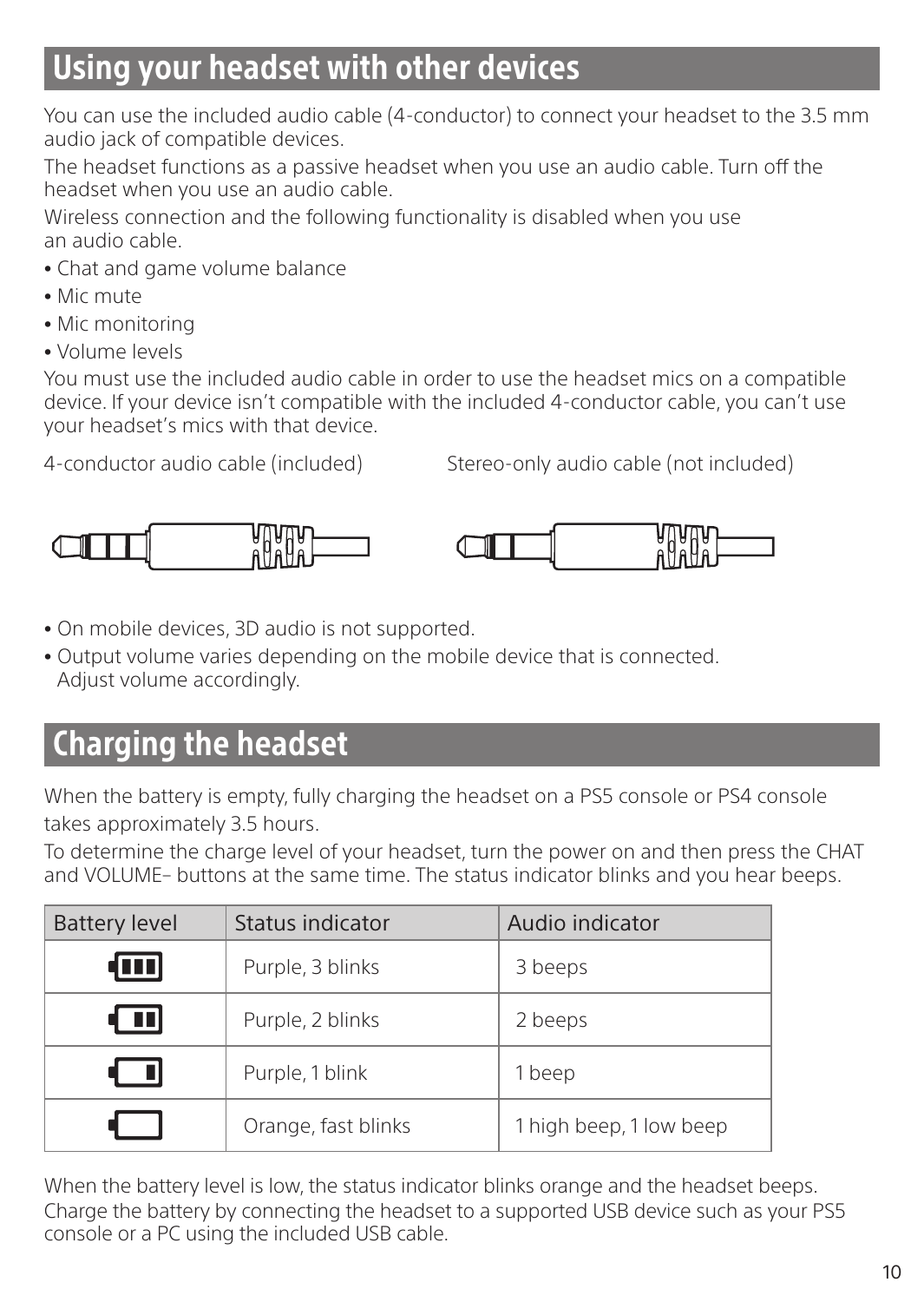| Charging while headset is not                                         | Charging while headset is                                                                                                                     |
|-----------------------------------------------------------------------|-----------------------------------------------------------------------------------------------------------------------------------------------|
| connected to the wireless adaptor                                     | connected to the wireless adaptor                                                                                                             |
| Status indicator on the headset                                       | Status indicator on the headset is                                                                                                            |
| pulses orange.                                                        | white.                                                                                                                                        |
| When fully charged, the status<br>indicator on the headset turns off. | When fully charged, the status<br>indicator on the headset blinks<br>orange once, and then turns solid<br>white to show it's still connected. |

- If the headset status indicator blinks orange and the battery is not nearly empty, this might indicate an error state. You may need to reset your headset (see "Resetting the headset").
- <sup>ˎ</sup> If you move out of range and the headset disconnects from the wireless adaptor, the headset will turn off after five minutes to preserve the battery. To wake up your headset, slide the  $\stackrel{\circ}{\longrightarrow}$  switch off, and then on.
- <sup>ˎ</sup> You can view the battery level on your console. Battery level is shown from the accessory section of the control centre on your PS5™ console.
- <sup>ˎ</sup> If a USB port does not provide enough power for charging, connect the headset to a different USB port.
- It is recommended that you charge the battery in an environment with a temperature of 5 °C to 35 °C. Charging in other environments might not be as effective.
- If you do not plan to use the wireless headset for an extended period of time, it is recommended that you fully charge it at least once a year to help maintain battery functionality.

# Status indicator display

Status indicators on the headset and wireless adaptor tell you about the connection and charging status, as well as battery level.

### Status indicator colour | Behaviour | Description Blue Blue Blinking Searching for wireless adaptor White Solid Connected to wireless adaptor Orange Pulsing | Headset charging (not connected to wireless adaptor) Blinking **Headset battery low/empty, shutting down\***

### **Status indicator (headset)**

\* If the headset indicator blinks orange and the headset doesn't turn off, this might indicate an error state. You may need to reset your headset (see "Resetting the headset").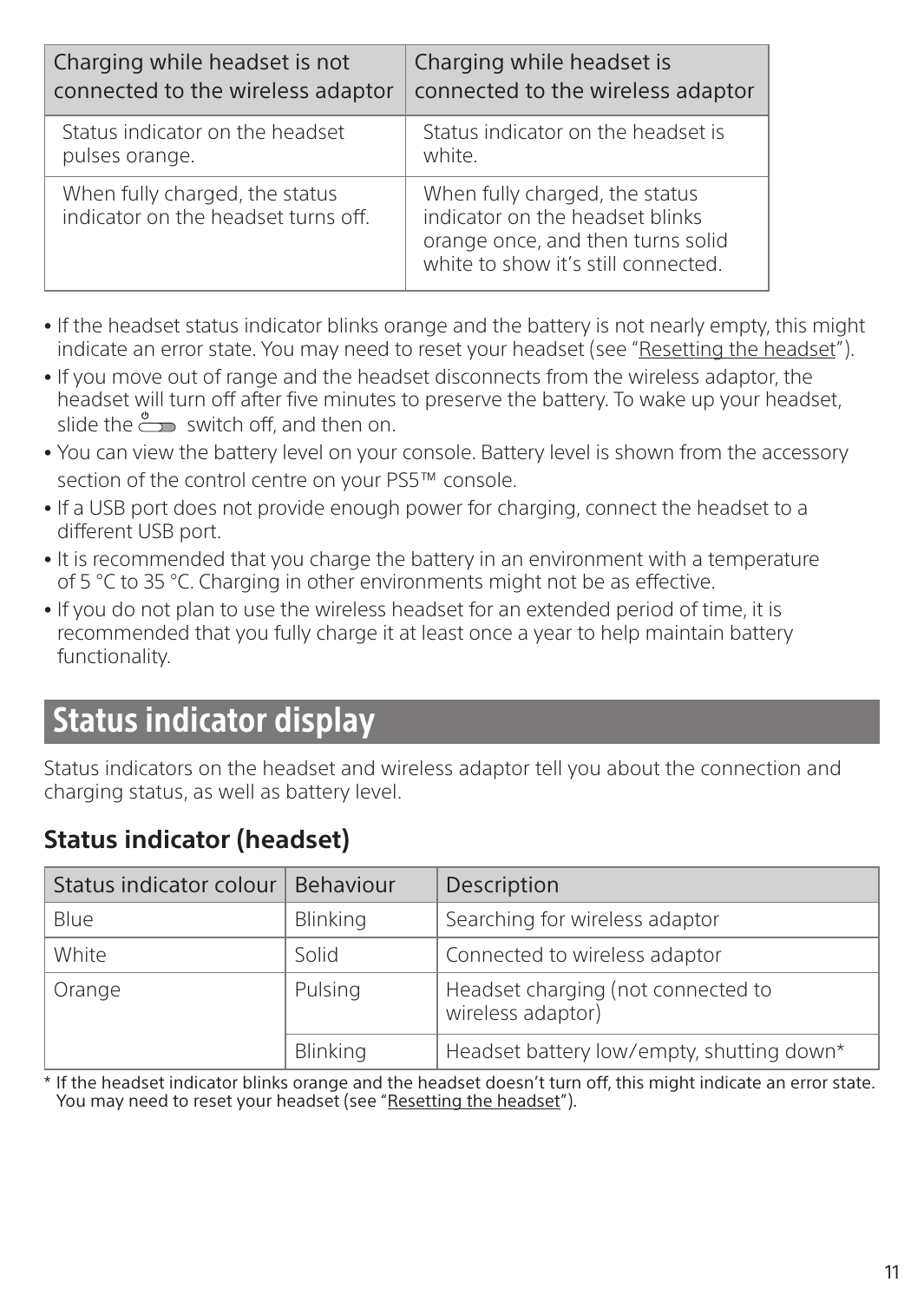### **Status indicator (wireless adaptor)**

| Status indicator colour | Behaviour       | Description           |
|-------------------------|-----------------|-----------------------|
| White                   | Double blinking | Searching for headset |
|                         | Blinking        | Pairing with headset  |
|                         | Solid           | Connected to headset  |

### Resetting the headset

If the headset does not respond, try resetting it.

- 1 Turn off the headset.
- 2 Connect the wireless adaptor to your console or other powered USB Type-A port.
- 3 Insert a small pin or similar object (not included) into the hole surrounding the reset button on the wireless adaptor, and push in for at least one second.



4 On the headset, hold down the CHAT button and the VOLUME+ button.

5 While still holding down the CHAT button and the VOLUME+ button, slide the headset's power switch on.

If the reset is successful, the headset and adaptor will connect.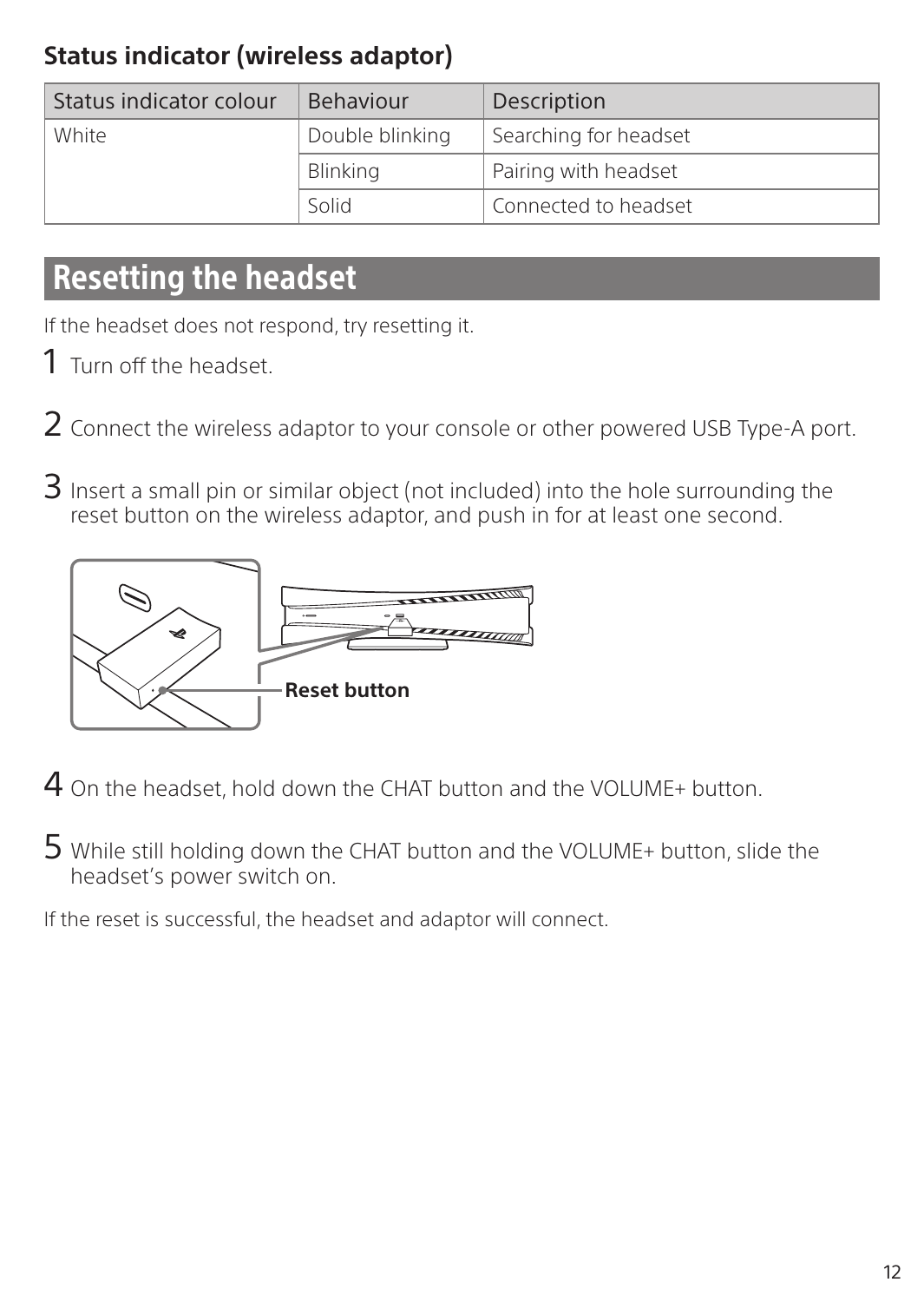# Rating Label

The Rating Label contains specific model, manufacture and compliance information. It is located under the right earpad.

To remove the earpad and access the rating label:

- 1 Use one hand to hold the headset in place.
- 2 With your other hand, grip the earpad frame.
- 3 Pull the earpad out.

To replace the earpad, align the earpad with the inner frame. Push it back onto the frame until it clicks.



Rating label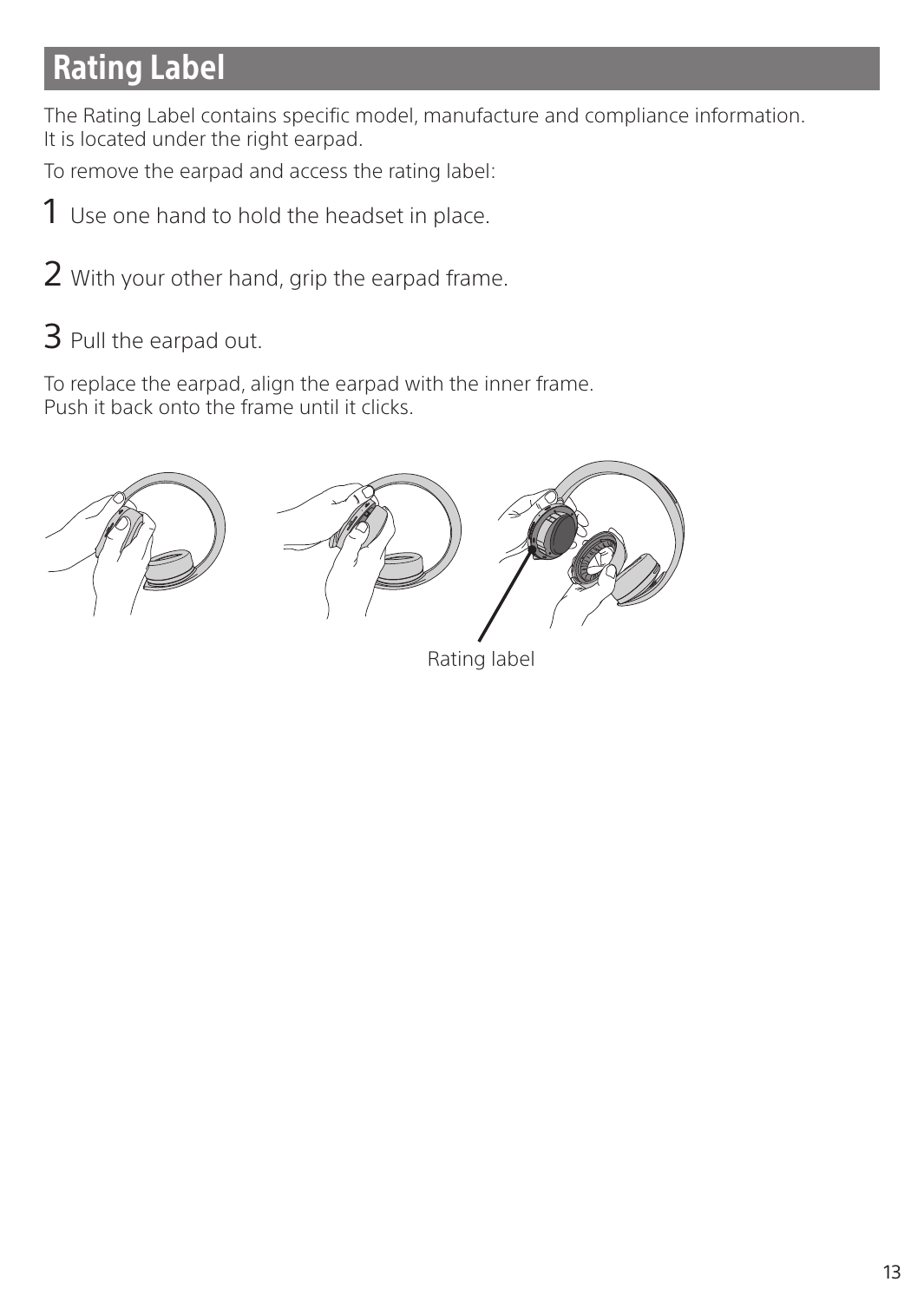### Specifications

| Input power rating                          | Wireless headset: $5 \text{ V} = 650 \text{ mA}$<br>Wireless adaptor: $5 V = 100 mA$                                                          |
|---------------------------------------------|-----------------------------------------------------------------------------------------------------------------------------------------------|
| <b>Battery type</b>                         | Built-in lithium-ion rechargeable battery                                                                                                     |
| <b>Battery voltage</b>                      | $3.65 V =$                                                                                                                                    |
| <b>Battery capacity</b>                     | 1000 mAh                                                                                                                                      |
| <b>Operating environment</b><br>temperature | 5°C to 35°C                                                                                                                                   |
| Dimensions (w/h/d)                          | Wireless headset: $213 \times 190 \times 91$ mm<br>Wireless adaptor: 48 x 18 x 8 mm                                                           |
| Weight                                      | Wireless headset: 292 g<br>Wireless adaptor: 6 g                                                                                              |
| <b>Communication system</b>                 | 2.4 GHz RF                                                                                                                                    |
| <b>Maximum communication range</b>          | Approx. 10 m <sup>*1</sup>                                                                                                                    |
| Use time when fully charged                 | Up to 12 hours at mid volume level*2                                                                                                          |
| Contents                                    | Wireless headset (1)<br>Wireless adaptor (1)<br>Audio cable 1.2 m (1)<br>USB cable $1.5$ m $(1)$<br>Quick Start Guide (1)<br>Safety Guide (1) |

- \*1 Actual communication range varies depending on factors such as obstacles between the headset and wireless adaptor, magnetic fields from electronics (such as a microwave oven), static electricity, antenna performance, and the operating system and software applications in use. Depending on the operating environment, reception may be interrupted.
- \*2 Actual use time varies depending on factors such as the battery charge and ambient temperature.

Design and specifications are subject to change without notice.

Commercial use and rental of this product are prohibited.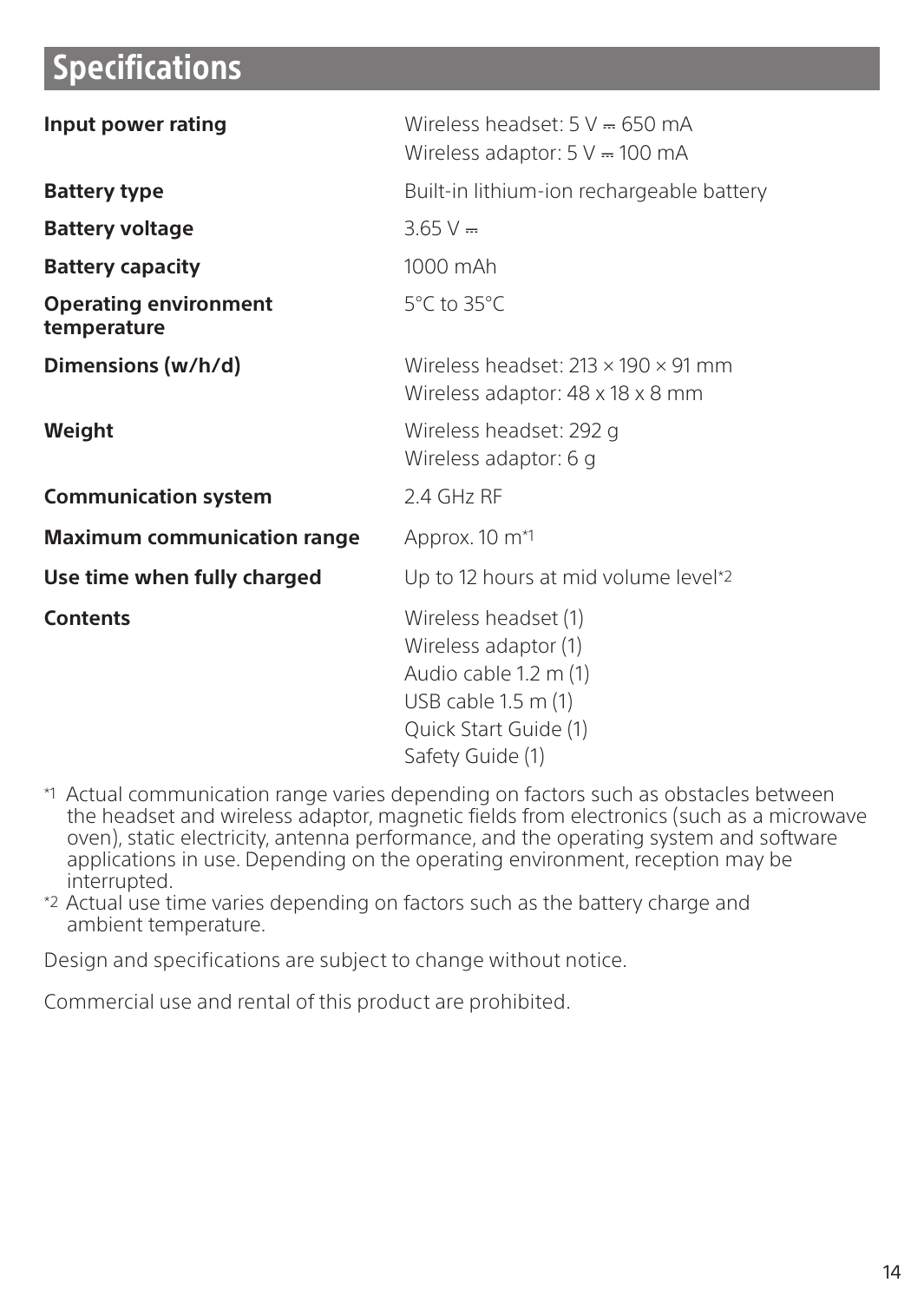# **GUARANTEE**

This psduct is covered for 12 months from date of purchase by the manufacturer's guarantee. Please refer to the guarantee supplied in the PS5 or PS4 package for full details.

This product has been manufactured by or on behalf of Sony Interactive Entertainment Inc., 1-7-1 Konan Minato-ku Tokyo, 108-0075 Japan.

Imported into Europe and Distributed by Sony Interactive Entertainment Europe Limited, 10 Great Marlborough Street, London, W1F 7LP, United Kingdom.

The Authorised Representative for issuing and holding Declarations of Conformity is Sony Belgium, bijkantoor van Sony Europe B.V., Da Vincilaan 7-D1, 1930 Zaventem, Belgium.

The date of manufacture is specified on the product packaging or the nameplate near the P/D indication in the following format: P/D: MM.YYYY, where MM - month, YYYY - year of manufacturing.

Made in China.

#### **For customers in Europe and Turkey.**



Where you see either symbol on any of our electrical products, batteries or packaging, it indicates that the relevant electrical product or battery should not be disposed of as general household waste in th-y, or other countries with separate waste collection systems available. To ensure correct waste treatment, please dispose of them via an authorised collection facility, in accordance with any applicable laws or requirements.

Waste electrical products and batteries may also be disposed of free of charge via retailers when buying a new product of the same type. Furthermore, within EU countries larger retailers may accept small waste electronic products free of charge. Please ask your local retailer if this service is available for the products you wish to dispose of. In so doing, you will help to conserve natural resources and improve standards of environmental protection in treatment and disposal of electrical waste.

This symbol may be used on batteries in combination with additional chemical symbols. The chemical symbol for lead (Pb) will appear if the battery contains more than 0.004% lead.

This product contains a battery which is permanently built-in for safety, performance or data integrity reasons. The battery should not need to be replaced during the lifetime of the product and should only be removed by skilled service personnel. To ensure the correct waste treatment of the battery, please dispose of this product as electrical waste.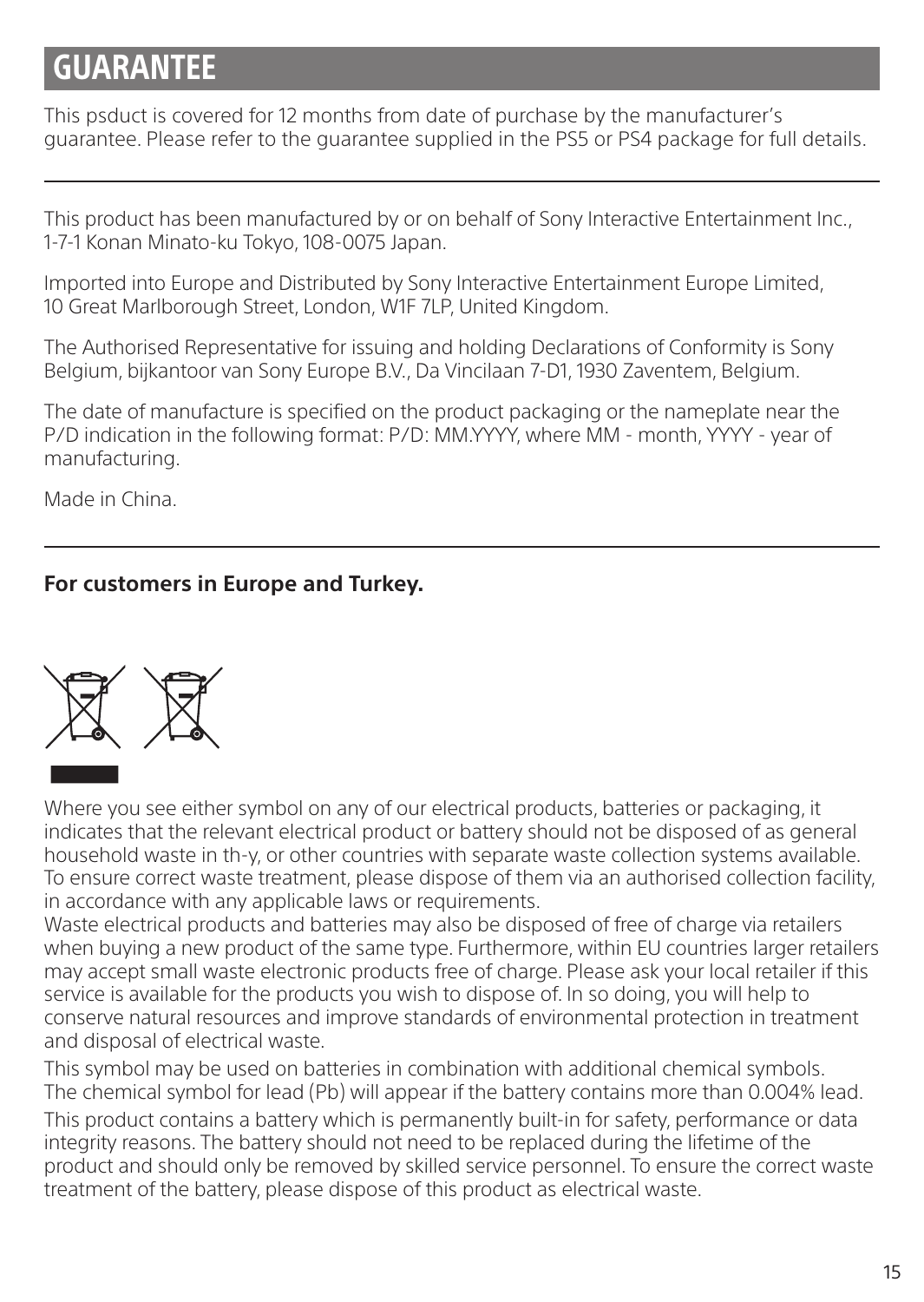#### **RE Directive "Informal DoC" statement**

Hereby, Sony Interactive Entertainment Inc., declares that this product is in compliance with the essential requirements and other relevant provisions of Directive 2014/53/EU.

For details, please access the following URL: https://compliance.sony.eu

The frequencies used by the wireless networking feature of this product are the 2.4 GHz range.

Wireless frequency band and maximum output power:

– Proprietary 2.4 GHz: less than 10 mW.